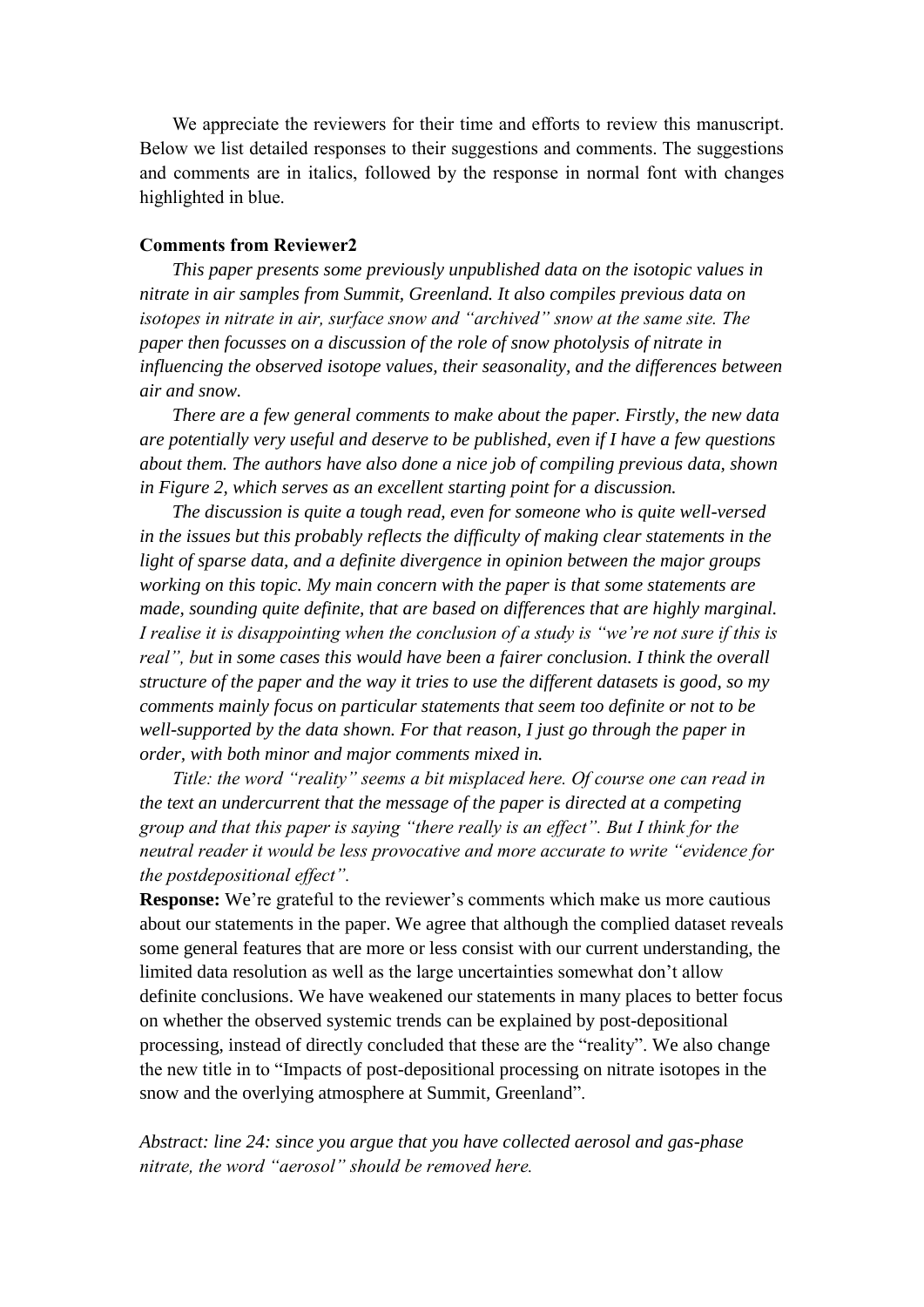**Response:** Thanks for this suggestion. We have substituted the phrase "aerosol" nitrate" into "atmospheric nitrate" throughout the text.

# *Abstract: line 28: you should review the wording "no apparent seasonality". I will discuss this later, at line 248.*

**Response:** We have rechecked the atmospheric  $\delta^{15}N(NO_3)$  data in spring (March to May) and indeed found a significant negative shift compared to other seasons (two side T-test,  $p = 0.01$ ). We have rewritten the sentence as follows:

"...The atmospheric  $\delta^{15}N(NO_3^-)$  remained negative throughout the year, ranging from  $-3.1$  ‰ to  $-47.9$  ‰ with a mean of  $(-14.8 \pm 7.3)$  ‰, and displayed a minimum in spring which is distinct from the observed spring  $\delta^{15}N(NO_3^-)$  maxima in snowpack…".

*Abstract: please review what you have written in the light of edits elsewhere in the paper. I am particularly concerned that lines 37-43 are stronger than the data really allow (see later).* 

**Response:** Thanks for this comment. In the revised manuscript, we have reduced the discussions on the relative importance of photolysis-induced fractionation and cage effect on snowpack  $\delta^{18}O(NO_3^-)$ , and reworded the abstract as follows:

"...The atmospheric  $\delta^{18}O(NO_3^-)$  varied similarly as atmospheric  $\Delta^{17}O(NO_3^-)$ , with summer low and winter high values. However, the difference between atmospheric and snow  $\delta^{18}O(NO_3^-)$  was larger than that of  $\Delta^{17}O(NO_3^-)$ . We found a strong correlation between atmospheric  $\delta^{18}O(NO_3^-)$  and  $\Delta^{17}O(NO_3^-)$  that is very similar to previous measurements for surface snow at Summit, suggesting that that atmospheric *δ* <sup>18</sup>O/*Δ* <sup>17</sup>O(NO<sup>3</sup> – ) relationships were conserved during deposition. However, we found linear relationships between  $\delta^{18}O/\Delta^{17}O(NO_3^-)$  that were significantly different for snowpack compared to atmospheric samples. This likely suggests the oxygen isotopes are also affected before preservation in the snow at Summit, but the degree of change for  $\delta^{18}O(NO_3^-)$  should be larger than that of  $\Delta^{17}O(NO_3^-)$  given that photolysis is a massdependent process.".

# *Line 51: Wolff 2008 is not in the reference list, whereas Wolff 1995 is, but is not cited in the paper.*

**Response:** Sorry for this omission. The right reference shall be Wolff et al. (2008) ACP paper. We have added it in the revised manuscript.

*Line 148, 156 and surrounds. Obviously a lot hangs on the quality of the atmospheric data. I have two issues I'd like clarified. The first concerns the use of GF filters. I agree they have often been assumed to collect gas phase nitrate as well as aerosol but the evidence is quite minimal for polar sites; the mechanism is assumed to be through attachment to sea salt loads on the filters (see eg Wagenbach et al, JGR, 103, 11007- 11020, 1998 for a discussion of this, albeit related to cellulose filters). Given this I propose that Fig 2 (or a supplementary figure) should show a comparison of the concentrations of nitrate in this study compared to those found in previous studies*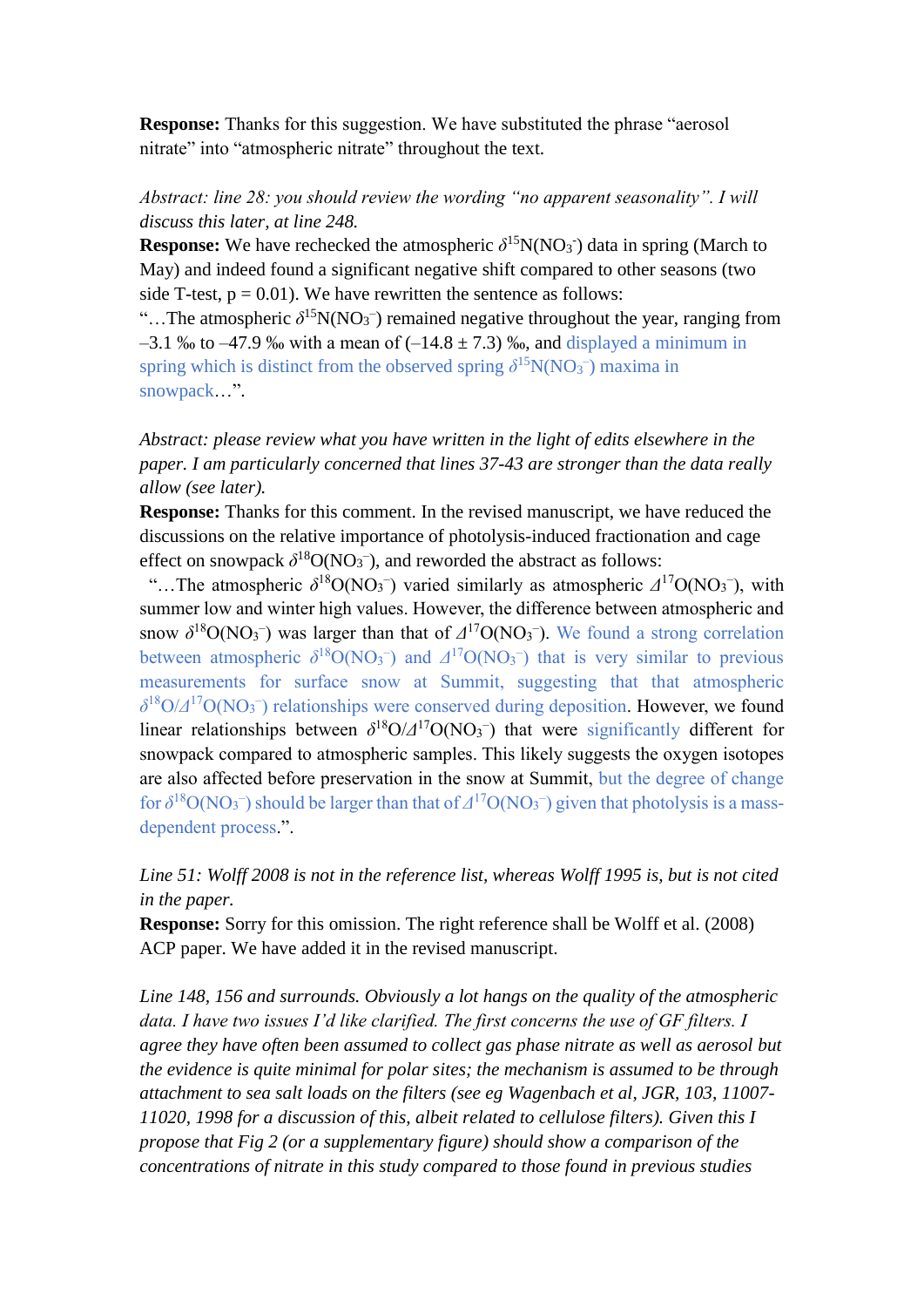*(including Fibiger and Jarvis) that used mist chambers. This would allow a more informed discussion of whether this study is reporting a similar fraction of total nitrate to earlier studies.* 

**Response:** We agree that quantitative collection efficiency is necessary to ensure no artifact in the measured isotope data. The HVAS+GF filter has been shown to be capable to quantitatively collect atmospheric nitrate at Dome C (Erbland et al., 2013) by comparing with the annular denuder method. Erbland et al. (2013) suggested that this is because the high NaCl blank in the GF filter can improve the collection efficiency, as it's known that sea salt aerosol could trap the gaseous nitric acid via chloride-substitute reaction. The similarity of Dome C and Summit is that at both sites gaseous nitric acid dominates total atmospheric nitrate (>90% at Dome C, 94% at Summit, Dibb et al., 1994).

We have compiled the measured atmospheric nitrate concentration in different years at Summit and summarized in the table below. As shown in the table, our results are in general consistent with others, except for Jarvis et al. (2009) who reported a much higher value than all other studies by using mist chamber. This should reflect the collection efficiency and in the revised manuscript, we added this table as SI.

| Year      | <b>Month</b> | type                            | Conc            | <b>Reference</b>              |
|-----------|--------------|---------------------------------|-----------------|-------------------------------|
|           |              |                                 | $(ng m-3)$      |                               |
| 1991      | $7 - 8$      | denuder                         | $38 \pm 53$     | Silvente and<br>Legrand, 1993 |
| 1993      | $6 - 7$      | Mist chamber                    | $55 \pm 37$     | Dibb et al., 1994             |
| 1993      | $5 - 7$      | <b>Teflon Zefluor</b><br>filter | $26 \pm 2.9$    | Bergin et al.,<br>1995        |
| 1994      | $5 - 8$      | Mist chamber                    | $32 \pm 37$     | Dibb et al., 1994             |
| 1995      | $4 - 7$      | Mist chamber                    | $27 \pm 32$     | Dibb et al., 1998             |
| 2001-2002 | annual       | glass fiber<br>filters          | $19.9 \pm 19.1$ | This work                     |
| 2006      | $5 - 7$      | Mist chamber                    | 202             | Jarvis et al., 2009           |
| 2010      | $5-6$        | Mist chamber                    | $32 \pm 30$     | Fibiger et al.,<br>2016       |
| 2011      | $5 - 6$      | Mist chamber                    | $42 \pm 22$     | Fibiger et al.,<br>2016       |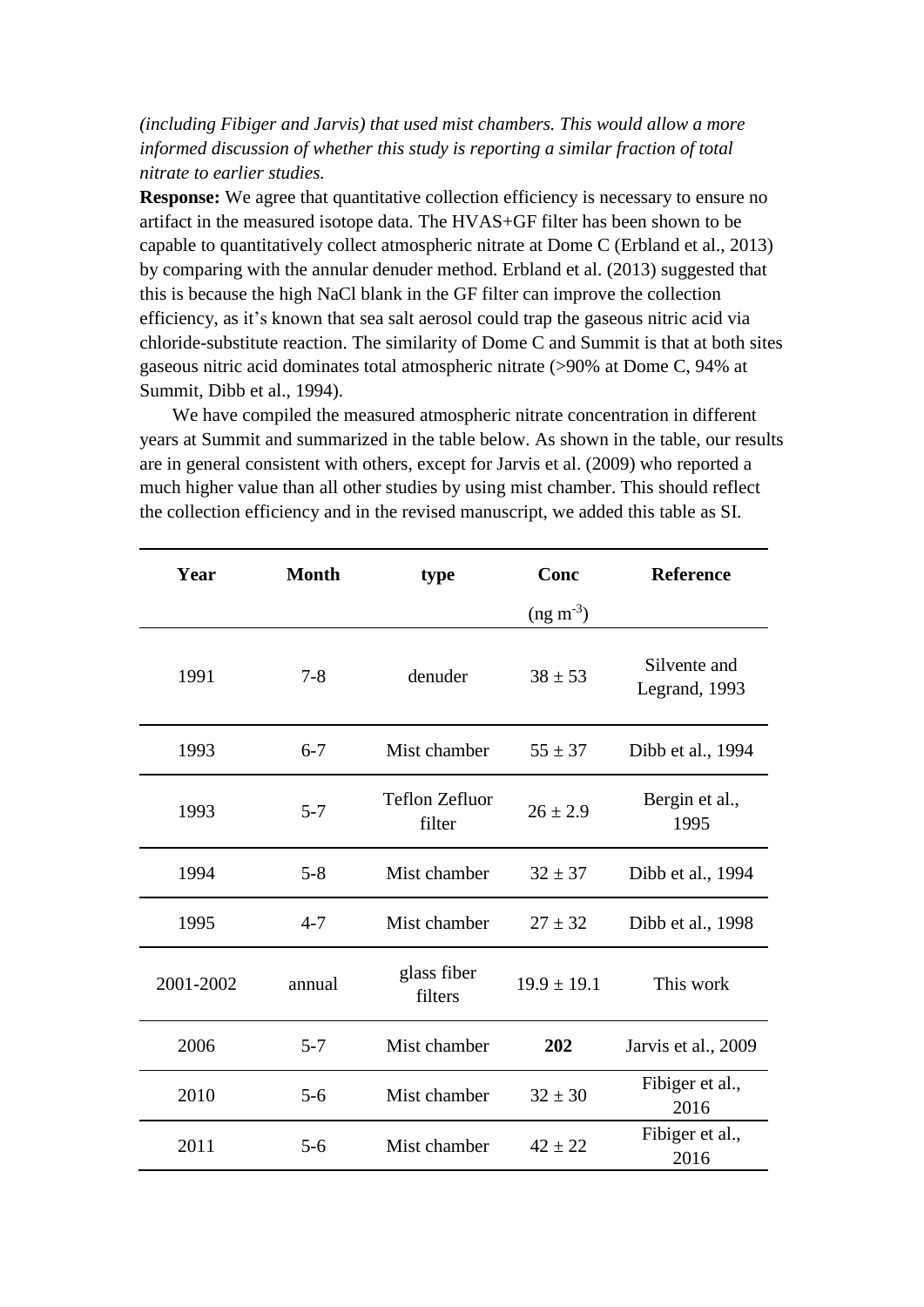*In addition, I am a bit alarmed by the observation that nearly half the collected samples were discarded because they were too close to the blank (for nitrate concentration, I assume). This might imply that there remains a significant blank component in many of the filters that were not discarded and this could then affect the isotopic ratios measured if the blank is contributing significantly. Please comment on this (I would assume you have some isotopic measurements on blank filters?).* 

**Response:** Yes, we have collected a total of 9 blank filters during the sampling period and found a significant amount of nitrate in these blank samples. The average nitrate concentration in the extracted filtrate for all atmospheric samples were  $(1363 \pm 1603)$ ng  $g^{-1}$ , while that of the nine field blank samples were (183  $\pm$  44) ng  $g^{-1}$ . For the sake of validity, we excluded the samples with concentration less than three times of the average concentration of these blank samples in further analyses. This procedure excluded a fair amount of total samples especially in September. The blank samples were also collected together to measure its isotope ratio the same as measuring atmospheric samples. And we deducted the contribution from the blank to obtain the real isotope ratio for atmospheric samples. We have added these details about sample handling in the revised manuscript.

*Figure 1: I find it a bit strange that you choose not to plot the data chronologically but instead that you have Jan to Jul 2002 followed by Jul-Dec 2001. I would propose plotting the data chronologically (jul-Jul) in Fig 1, and from Jan-Jan in Fig 2.*  **Response:** Thanks for this suggestion. We now plot the data chronologically in the revised manuscript.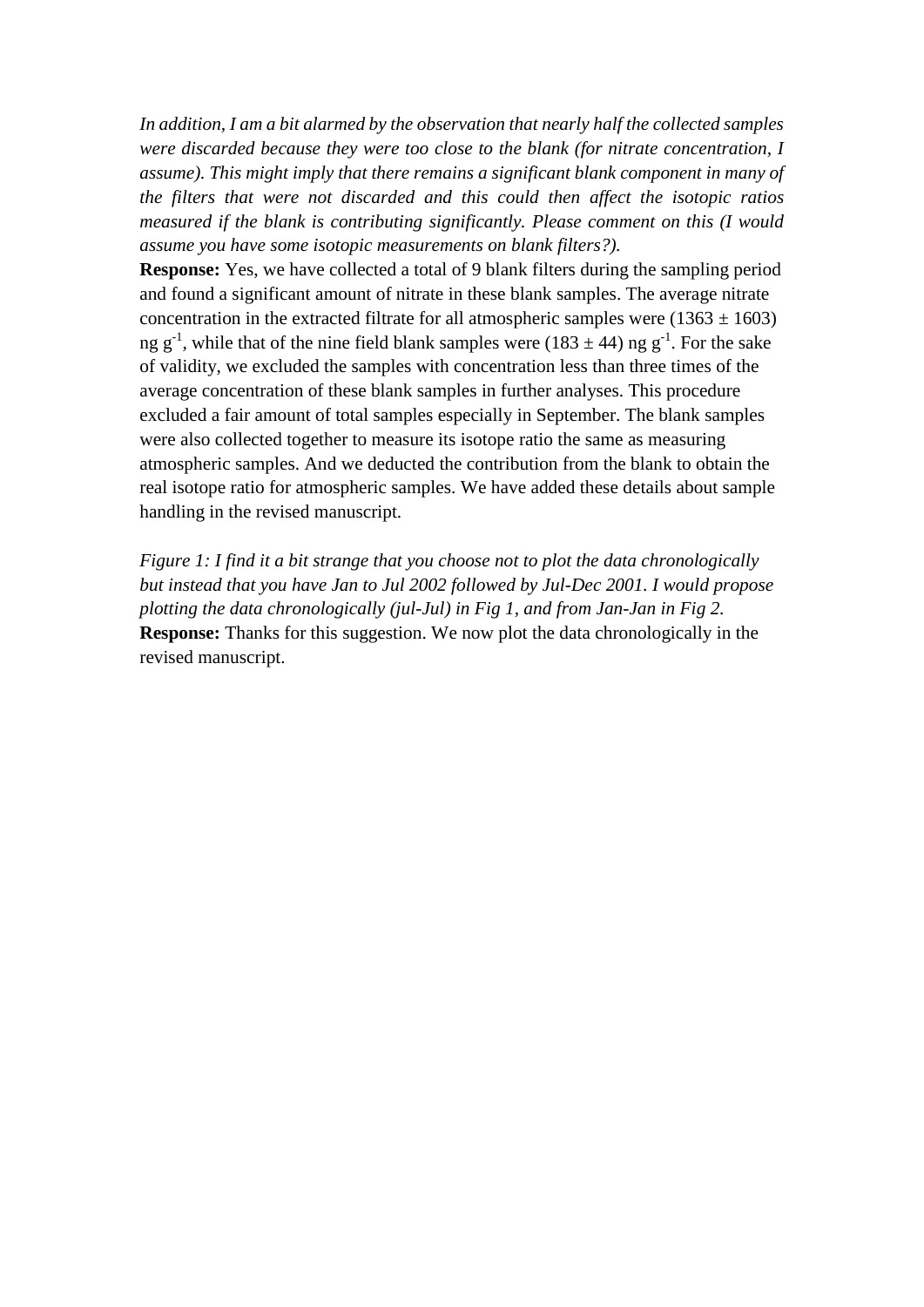

*Line 208-209. I don't request a change but I note that this is a bit circular. You use the similarity in seasonality to support your seasonal assignments in snowpack, and then later you use the same alignment as evidence that capdelta-17O in particular is unaffected by photochemistry.* 

**Response:** We agree. But  $\Delta^{17}O$  is not the sole indicator to support our snowpack dating, we also used  $Na^+$  (peaked in winter) and  $Cl^-/Na^+$  ratio (peaks in summer) to distinguish the seasons.

*Line 243. You attribute spikes to Arctic Haze events. Could it also be that it reflects more efficient scavenging during inputs of high sea salt (you would be able to support or deny this by looking at seasalt in the aerosol data)?* 

**Response:** This is a good suggestion. Unfortunately, the high NaCl blank of the filters prevent this. We have checked the seasonality of aerosol Na<sup>+</sup> concentration at Summit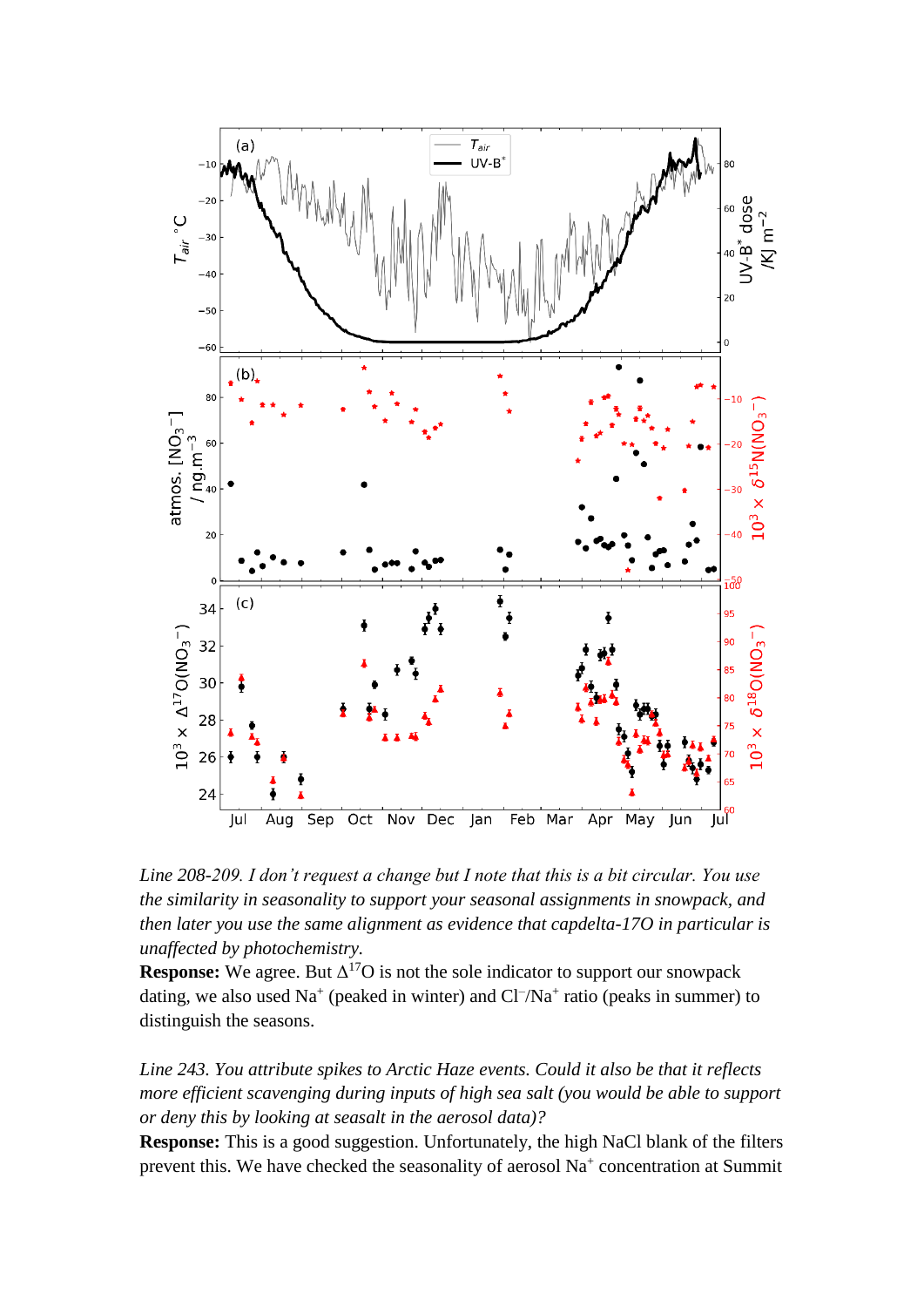form another study (Rhodes et al., 2017) and found the  $Na<sup>+</sup>$  concentration is generally higher from January to May than June to September. This seems to coincide with our observation that nitrate concentration mostly peaks in April and May. Thus we cannot rule out this possibility. We add the following statement in our revised text: "…There was no distinct seasonal pattern in atmospheric nitrate concentrations, but some spikes (samples with much higher nitrate concentrations than average) in spring/summer months were observed, typical to intrusion of Arctic haze events at the altitude of the Ice Sheet (Quinn et al., 2007; Jaffrezo et al., 1997). Alternatively, these nitrate concentration spikes could reflect more efficient scavenge of atmospheric nitrate by sea salt aerosol during transport, as indicated by the elevated Na<sup>+</sup> concentration in Summit aerosol during April and May (Rhodes et al., 2017).".

*Line 248. You say there is no distinct seasonality in the atmospheric 15N. But I look at Fig 2b, where you also show the snowpack 15N from Geng, which you claim has a clear seasonality. While obviously the aerosol data have large variability within each month, I see just as strong a seasonal dip in the aerosol data as I see a seasonal peak in the snowpack data. In the end this isn't crucial because it's the differences between the air and the snowpack in different months (which is clear) that you focus on, but still please reword more cautiously.* 

**Response:** Thanks for pointing this out. We have rechecked our dataset and found that the spring  $\delta^{15}N(NO_3^-)$  was in fact on average lower than other seasons (two-side t-test, p=0.001). In the revised manuscript, we have rewritten the relative statement as following:

"...The atmospheric  $\delta^{15}N(NO_3^-)$  was negative throughout the year with an annual mean of  $(-14.8 \pm 7.3)$  ‰. The springtime atmospheric  $\delta^{15}N(NO_3^-)$  exhibited a significantly lower shift compared to other seasons (two-side t-test,  $p = 0.001$ ), and the average for the winter half year  $(-12.0 \pm 4.2)$  ‰ was slightly higher than that in the summer half year  $(-16.0 \pm 3.9\%)$  ...".

*Line 257: "(<sup>18</sup>O) displayed an almost identical seasonal pattern with Δ<sup>17</sup>O(NO3) as expected". I'm sure if I'd read your previous papers I would know why this was expected but it's not obvious, given that the former is a mass dependent fractionation and the latter is a mass independent one that could be quite separate. Please spell out why it's expected.* 

**Response:** Thanks for this comment. We have added the following statement in the revised version:

"...The atmospheric  $\delta^{18}O(NO_3^-)$  data ranged from 49.7 to 86.5 ‰ and displayed an almost identical seasonal pattern with  $\Delta^{17}O(NO_3^-)$ . The similar seasonality between  $\delta^{18}O(NO_3^-)$  and  $\Delta^{17}O(NO_3^-)$  is expected. At the seasonal scale, the primary controlling factor of atmospheric  $\delta^{18}O(NO_3^-)$  and  $\Delta^{17}O(NO_3^-)$  is the relative importance of  $O_3$  versus  $HO_x$  to nitrate formation in different seasons. In summer, HOx oxidation is more important and leads to nitrate with lower  $\delta^{18}O(NO_3^-)$  and  $\Delta^{17}O(NO_3^-)$ , while in winter  $O_3$  oxidation is more important and leads to higher  $\delta^{18}O(NO_3^-)$  and  $\Delta^{17}O(NO_3^-)$  (Alexander et al., 2020; Michalski et al., 2012)".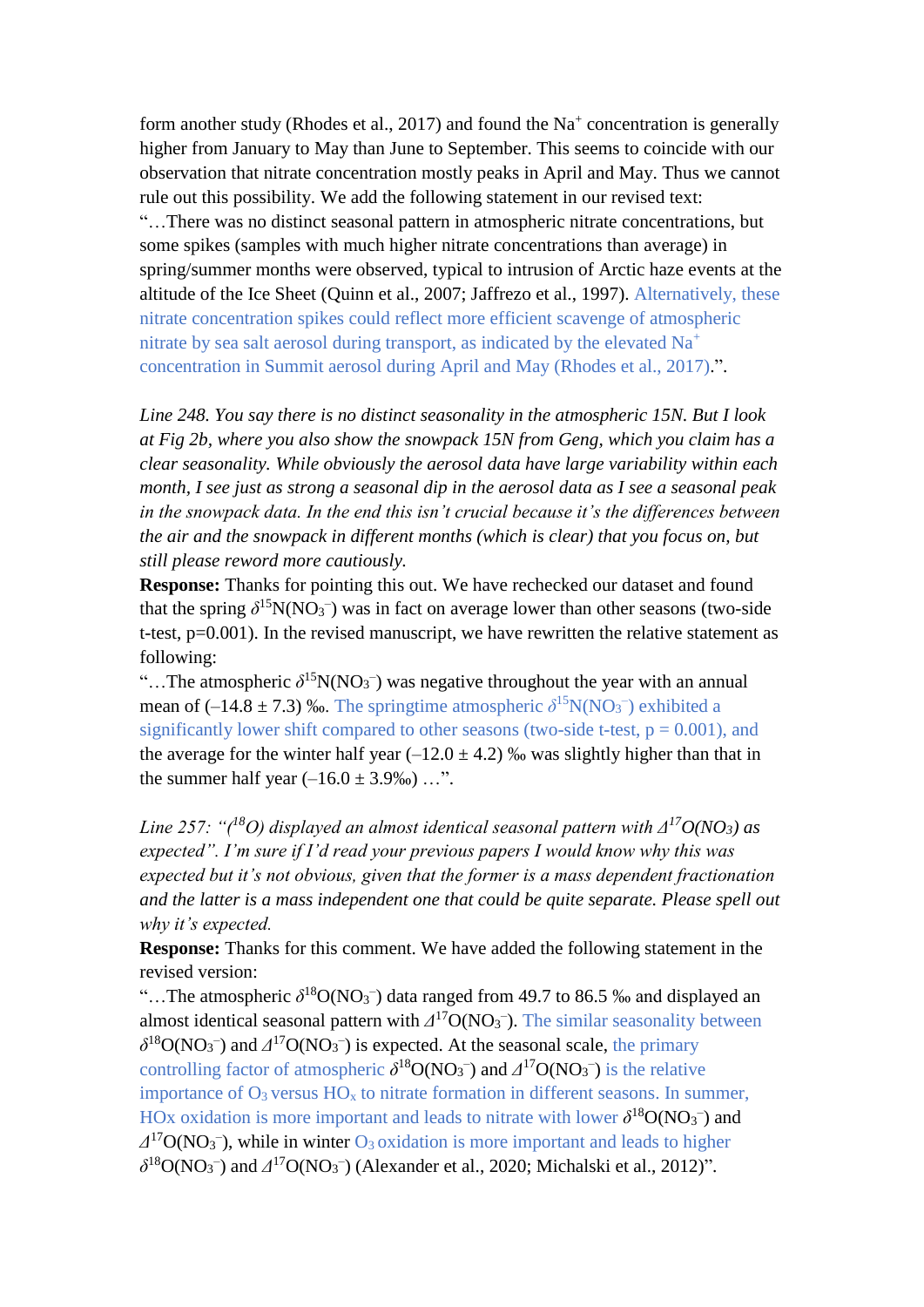*Figure 2. In part a, please clarify that the curve refers to the actinic dose (not "does") that would have been experienced by the snowpack samples.* 

**Response:** Thanks for this suggestion. We have made more detailed illustrations in the caption as follows:

"The cumulative UV-B\* dose represents the actinic dose that would have been experienced by snow nitrate deposited at different times of a year."

*Fig 2e: I assume these seasalt data refer to the snowpack data (but then which: Geng et al?). Please clarify this in the caption. Also, I'd be really surprised if the Na are in mg/L, surely they are ppb or ug/L*?

**Response:** Thank you so much for this, the data is from Geng et al. (2014), and should be at  $\mu$ g L<sup>-1</sup>. We have made the relevant corrections in the revised manuscript.

*Fig 2 caption. "The vertical lines represent the interval of seasons". I don't understand what this means. Are the error bars the differences between years for the same month/period, or are they the variability within a month or season. This is crucial to understanding what values are significantly different to others.*  **Response:** The four dashed lines in Fig 2 represent the beginning and ending of each season (simply defined as March  $1<sup>st</sup>$ , June  $1<sup>st</sup>$ , September  $1<sup>st</sup>$  and December  $1<sup>st</sup>$ , respectively). The error bars represent one stander error calculated from all data available from a certain month or season from all years (some of them have data point from one year, but others have data from several years). We have made this clearer in the revised manuscript.

*Line 290. This is the first case where I really feel you say things the data don't support. You refer to a progression of 15N from atmosphere to surface to snowpack. However when looking at Figure 2, it would be really stretching it to say that the surface snow data of Fibiger et al are significantly different from the snowpack data, taking into account the error bars shown. I agree there is a difference between the single Jarvis data point but as you later question this data I don't feel it's justified to make a wide-ranging and repeated statement about a progression on the basis of that. To me this is a place where you have to say that there is a clear difference between atmosphere and snow, but the data are insufficient to state with any certainty whether the surface snow and snowpack are different. The same issue is repeated in line 340. (As an aside if the Jarvis atmospheric data in Fig 2b are right then the variability in the atmosphere between years is also too high to make a clear statement but I think it's Ok just to have noted the discrepancy).*

**Response:** We agree that the Fibiger's surface snow  $\delta^{15}N(NO_3^-)$  data are not very different with the snowpack  $\delta^{15}N(NO_3^-)$  data compiled from Geng et al. (2014). However, **when looking at the Jarvis et al. (2009) original surface snow and snowpack data,** these differences are quite clear, i.e., surface snow  $\delta^{15}N(NO_3^-)$  in spring and summer were  $(-6.8 \pm 0.5)$  ‰ and  $(-2.5 \pm 1)$  ‰ respectively, while snowpack  $\delta^{15}N(NO_3^-)$  in spring and summer were  $(4.4 \pm 1.9)$  ‰ and  $(2.4 \pm 2.1)$  ‰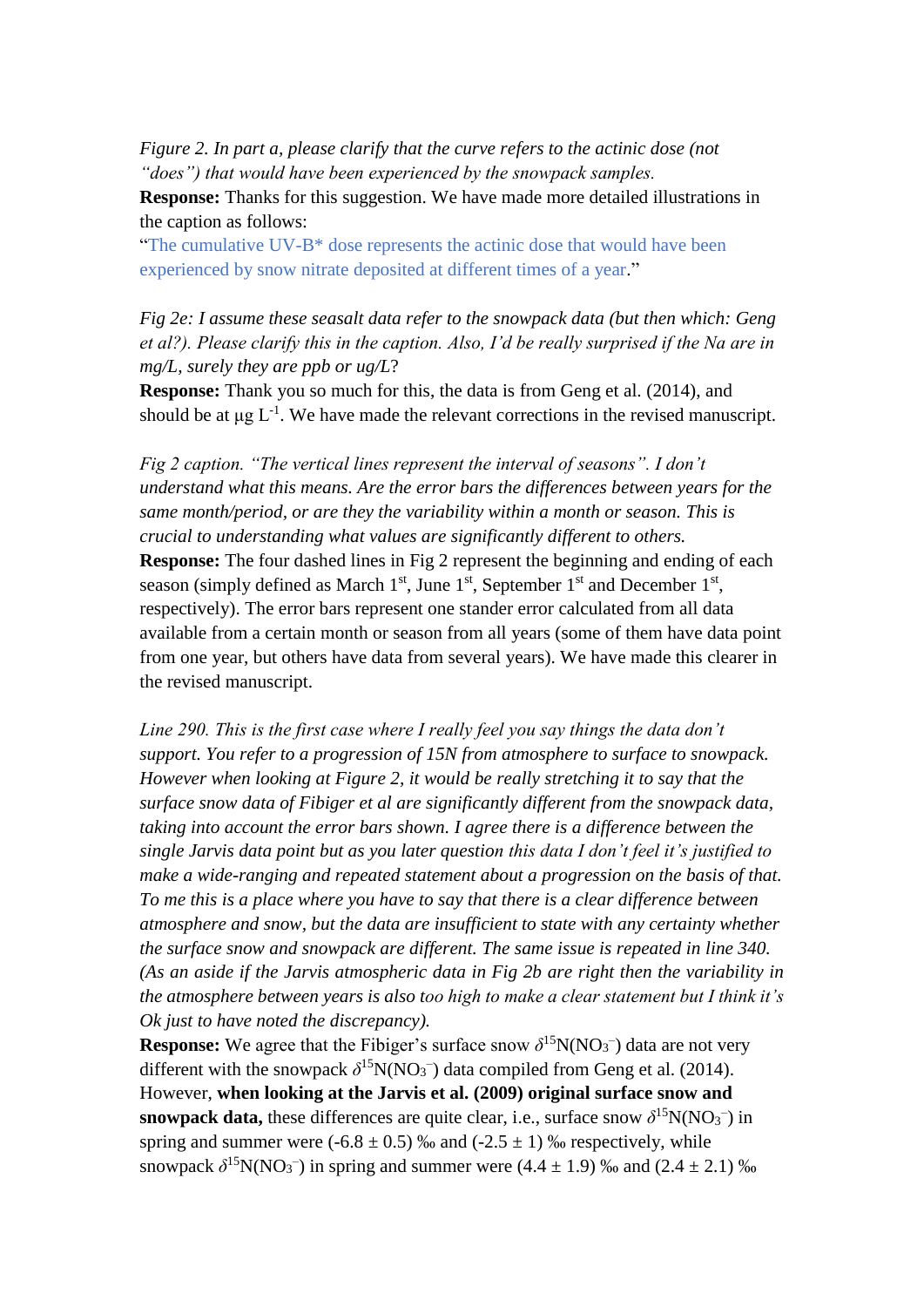respectively. These are also seen in Figure 2b but their snowpack data points were somewhat hidden behind the data from Geng et al (2014). In the revised manuscript, we have changed the color of the symbols to emphases the Jarvis et al 2009 data. Note the Jarvis 2009 atmospheric data is not justified (high concentration compared to all other studies), but **their surface snow and snowpack data should be valid**. What is more, their surface snow and snowpack samples are corresponding to each other for the same season, see the figure below, and a difference is clearly seen for spring and summer. So we think the difference between surface snow and snowpack is real, but Jarvis et al. (2009) only reported seasonal averages (the original data in the below figure was not available) so we only plotted the seasonal averages in Figure 2b of our manuscript.



**Figure 1.** The comparison between surface snow (solid circles) and snowpack  $\delta$ <sup>15</sup>N(NO<sub>3</sub><sup>-</sup>) (open square and triangles for two different snowpits) at Summit (Jarvis et al., 2009).

*Fig 3: Why do you only show J against SZAs (in the inset) almost entirely smaller than those experienced at Summit in the main figure?*  **Response:** Thanks for this suggestion. We have narrowed the range of SZA in the inset.

*Line 413, Fig 3 and surrounding discussion. I am really mystified by this lengthy section. Of course it's a nice advance that you can find a simple formula to represent the complex output of the model for PIE. However you don't then use it. Apparently PIE is the "difference between surface snow 15N(NO3–) and archived snow δ <sup>15</sup>N(NO<sup>3</sup> – )" . So why don't you plot the actual data in Fig 3 and see if it agrees with the model and its simplified (eq 3) representation. And of course the answer is that it doesn't. The observed PIE in May-July looks from Fig 2b to be about 3 permil, not the predicted values of about 10. (We can argue about the significance of the single value for spring, which you later suggest you don't believe). In any case my point is that there is no point having this section and figure unless you also show and discuss*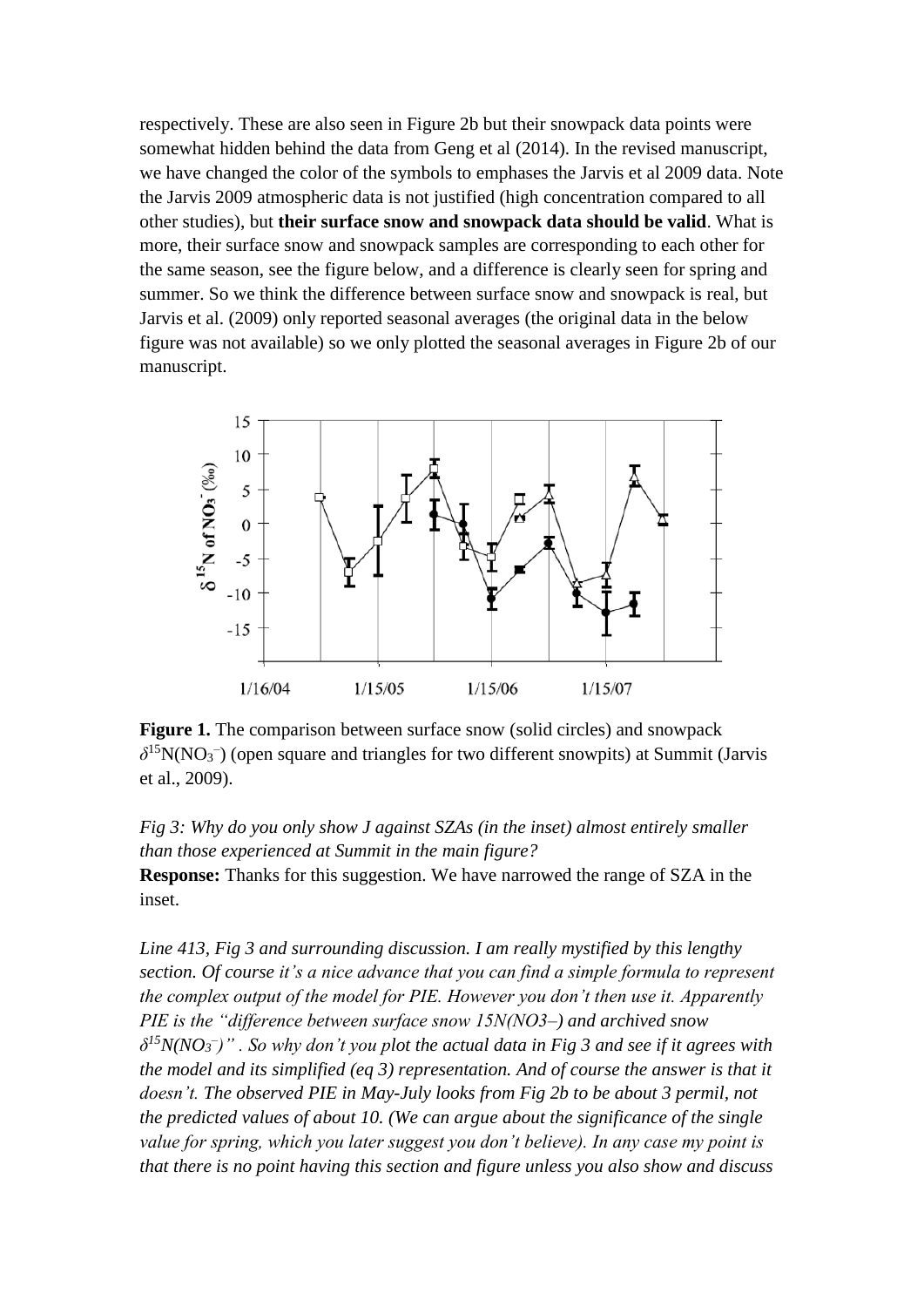## *the data.*

**Response:** The comparison between the modeled PIE (using TRANSITS model) and observed PIE has been presented in our previous paper in a more direct manner (please see the Fig2 below; Jiang et al., 2021). The observed PIE was calculated based on the observations in Jarvis et al. (2009). Again, the Jarvis et al. (2009) atmospheric data is not justified because of the high concentration, but we didn't find reasons why their snow data are also not justified. From the Figure 2 below it can be seen that the modelled PIE is generally consistent with the observations (adapted from Jiang et al., 2021). We think that the observed PIE is strong evidence of post-depositional processing occurring at Summit, though it was not the major conclusions in this study (detailed in Jiang et al., 2021 and we tried to avoid repeating the same discussion or comparison).

In addition, in this study we wanted to provide a simplified (but accurate) equation that we could be easily used by others to evaluate the impact of photolysis on snowpack  $\delta^{15}N(NO_3^-)$  without a complex modelling exercise. We have stated it more clearly in our revised manuscript as follows:

"To better understand the effects of the photo-driven post-depositional processing, we quantitatively compared and analyzed the  $\delta^{15}N(NO_3^-)$  averages in spring when the isotopic differences between surface snow and snowpack are the most pronounced as indicated by the compiled data and the modeling results by Jiang et al. (2021). Since the surface snow  $\delta^{15}N(NO_3^-)$  data in Fibiger et al. (2016) only covered two months, we mainly focus on the seasonal data covering two years from Jarvis et al. (2009). However, we note the Fibiger et al. (2016)'s surface snow  $\delta^{15}N(NO_3^-)$  data was remarkably higher than Jarvis et al. (2009) for the same months, which likely indicated the [heterogeneity](javascript:;) among data from different years. Compared to surface snow nitrate, snowpack nitrate was enriched by  $(12.8 \pm 2.6)$  % in spring, as seen in Fig 2b. This value should reflect the effect of post-depositional processing on snow nitrate throughout its preservation, i.e., time from being deposited to the surface to being archived below the photic zone. In Jiang et al. (2021), this effect was defined as PIE, i.e., the photo-induced isotope effect, and calculated as the difference between surface snow  $\delta^{15}N(NO_3^-)$  and archived snow  $\delta^{15}N(NO_3^-)$ . The PIE in spring calculated by the TRANSITS model is averaged at  $(14.3 \pm 1.1)$  ‰, consistent with the observations. Calculating the PIE only requires one to compute the relative nitrate loss induced by nitrate photolysis, which makes the PIE independent of the initially deposited nitrate  $\delta^{15}$ N and a good tracer of the isotopic effect of post-depositional processing. Here we propose a simplified formula of PIE for quick assessment of the photo-driven post-depositional processing effect on  $\delta^{15}N(NO_3^-)$  at any sites of interest:".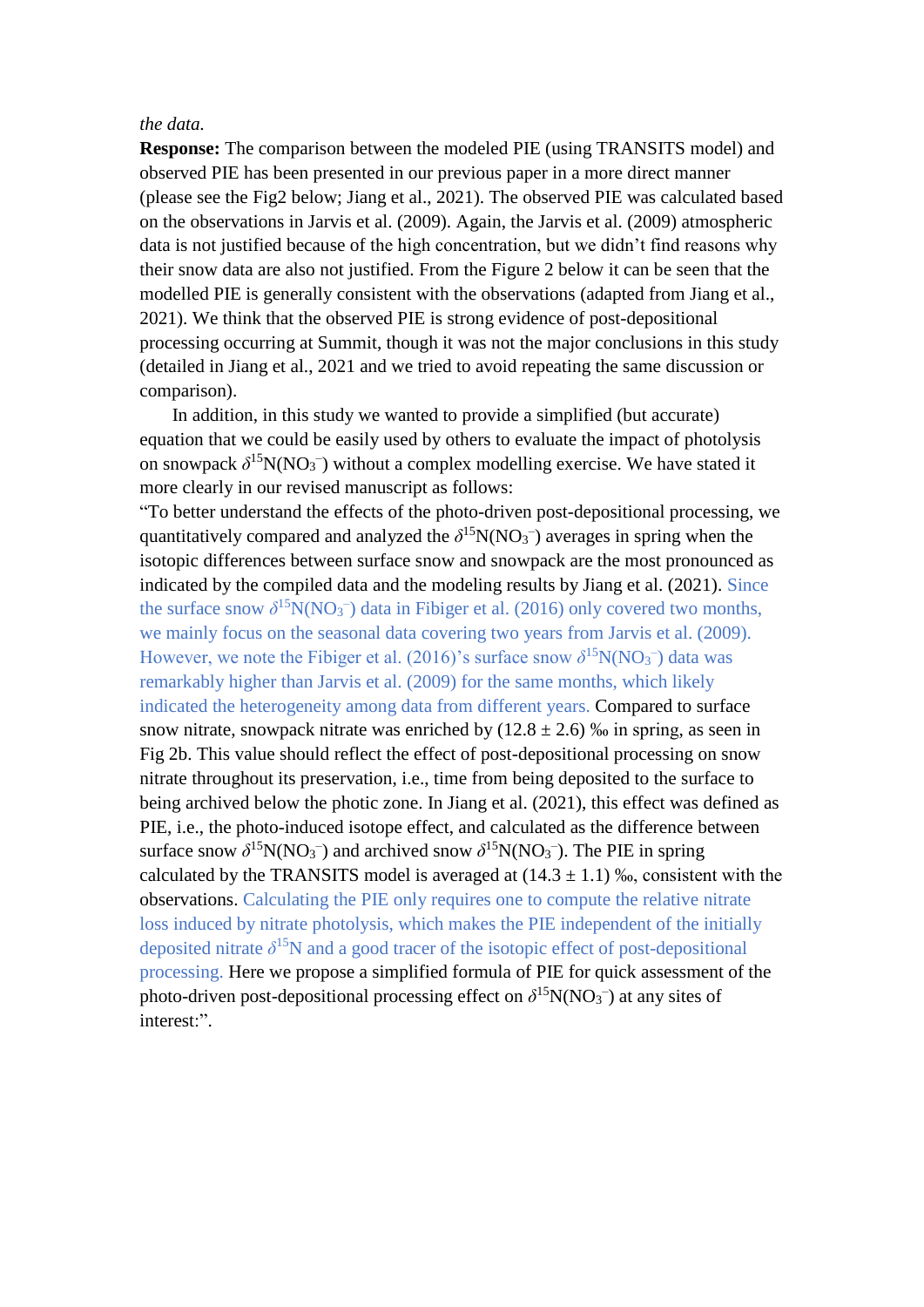

**Figure 2**. Modelled PIE (Jiang et al., 2021) compared with the observed PIE from Jarvis et al. (2009).

*Line 423 – "J also varies with depth". This is wrong because J is the surface photolysis rate constant. The exponential term changes the actinic flux seen at depth.*  **Response:** Thanks for pointing out this. We have rephrased as "Both *ε* and *J* varies seasonally owing to the time-varied actinic flux, while the decrease of nitrate photolysis rate constant with depth is constrained by the exponential term".

*Line 458-9. This is a strange statement in that it's not clear how a data point obtained by another group can be "explored and confirmed".*  **Response:** We agree and have deleted this sentence in the revised version.

*Line 680, 685 and what follows, plus 715 and following. A quite definite conclusion is based on the assertion that the slope of the snowpack data is significantly different from that of the atmosphere (not aerosol) and surface snow data. Your reported uncertainties on the slopes might indeed suggest that but sometimes it's better just to look at the data – would anyone really say that the yellow data are a significantly different population from the blue and black data? In fact you suggest that what is happening is an enrichment of 18O in the snowpack samples. But again, just look at the data: it's quite obvious that if there is a difference it is that the snowpack data have a subpopulation that is enriched in 17O (I admit I am not sure how that leads to a lower slope and indeed by eye its very hard to see how the yellow points can have a slope of 0.3). Please reconsider this whole discussion; I think you are building a lot on very shaky differences.* 

**Response:** We double checked the regression line calculation, and found the same slopes. Although the snowpack data look like a subgroup of atmosphere and surface snow data, the time resolution for these data are quite different. For example, the thickness of surface snow is  $\sim$  1-2 cm per sample while the snowpack is about 5 cm per sample (Geng et al., 2014). Given the annual accumulated snow depth at Summit is ~65 cm, the time resolution of surface snow is likely to be weekly, while for snowpack samples it shall be monthly. We note that the atmospheric samples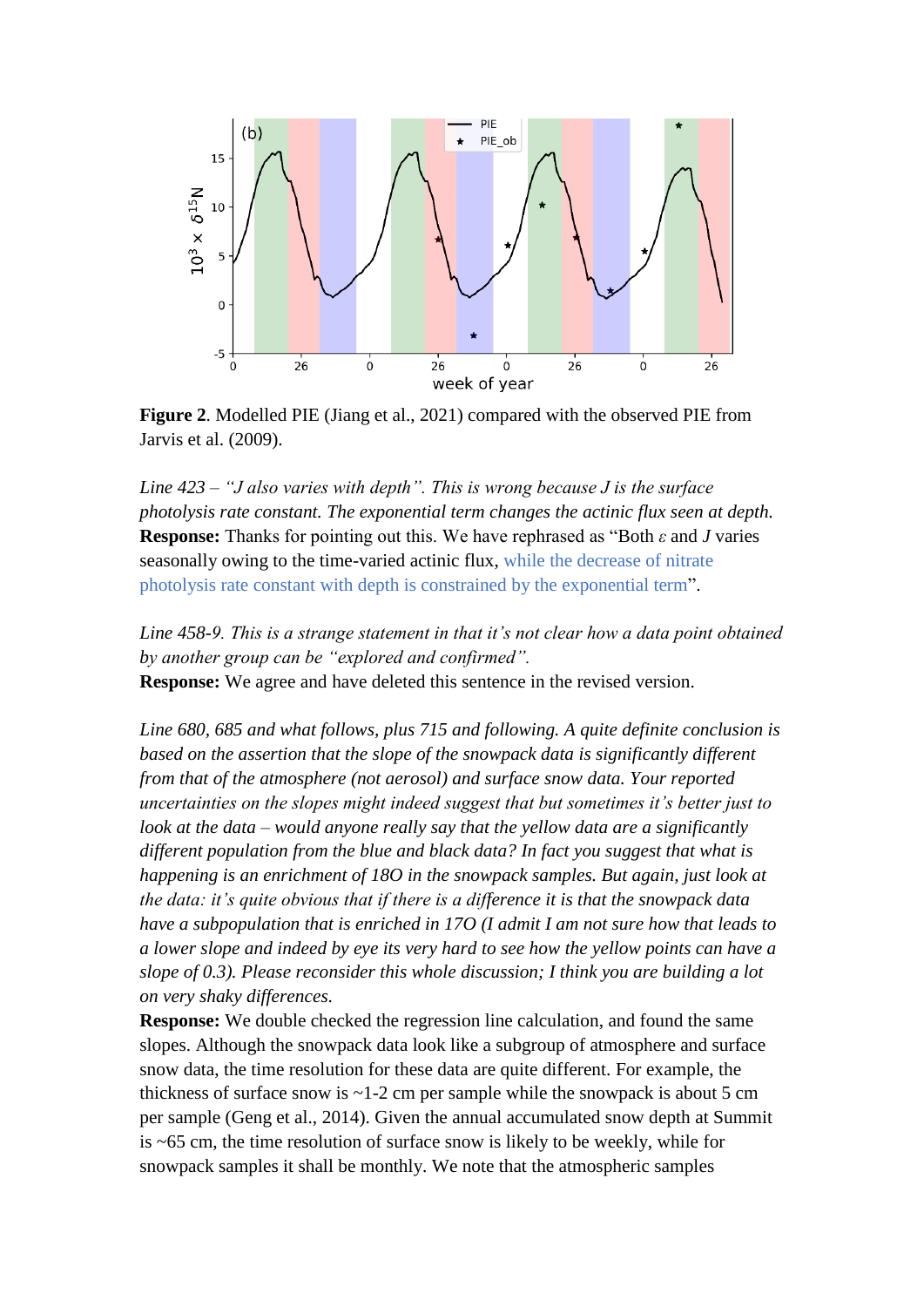resolution is 3 days, so we feel it's unfair to directly compare how snowpack  $\Delta^{17}O(NO_3^-)/\delta^{18}O(NO_3^-)$  was shifted as they had been averaged in time owing to the limited resolution.

We agree that using the regression relationship to infer how the  $\Delta^{17}O(NO_3^-)$ /  $\delta^{18}O(NO_3^-)$  relationship changed after deposition is suspicious as it highly depends on the assumption of little changes in snowpack  $\Delta^{17}O(NO_3^-)$ . In the revised manuscript, we treat the different linearity as evidence of post-depositional processing altering snowpack oxygen isotope but avoid further discussion about the relative importance of photolysis fractionation and cage effect. The revised text is shown as follows below:

"Fibiger et al. (2013) found a strong linear relationship between their measured  $\Delta^{17}O(NO_3^-)/\delta^{18}O(NO_3^-)$  in surface snow samples at Summit. Based on this relationship they proposed a direct transfer of atmospheric oxygen isotope signals to surface snow at Summit. However, as discussed in Jiang et al. (2021), this relationship should not be viewed as evidence of little to no post-depositional processing. Instead, examining the  $\Delta^{17}O(NO_3^-)/\delta^{18}O(NO_3^-)$  relationships among atmospheric, surface snow and snowpack samples may provide some clues on whether or not the photo-driven post-depositional processing impacts the  $\Delta^{17}O(NO_3^-)/\delta^{18}O(NO_3^-)$  ratio, since post-depositional processing influences  $\Delta^{17}O(NO_3^-)$  and  $\delta^{18}O(NO_3^-)$  differently. We note that different types of observations are different in their time resolutions. Our atmospheric measurement is typically 3 days per sample, while the surface snow samples (1-2 cm thickness) in Fibiger et al. (2013) represented weekly accumulation and snowpack sample resolution (5 cm per sample, Geng et al., 2014) is closer to monthly resolution. The linearity in surface snow shall not be changed by aggregation if post-depositional processing was negligible. Here we plotted our atmospheric and snowpack  $\Delta^{17}O(NO_3^-)/\delta^{18}O(NO_3^-)$  data together with the four months (in year 2010 and 2011) of surface snow data from Fibiger et al (2013) in Figure 4.

As shown in Figure 4, the linear relationship between atmospheric  $\Delta^{17}O/\delta^{18}O(NO_3^-)$  $(\angle$ <sup>17</sup>O(NO<sub>3</sub><sup>-</sup>) = (0.44 ± 0.04) ×  $\delta$ <sup>18</sup>O(NO<sub>3</sub><sup>-</sup>) – (3.45 ± 3.28), r = 0.81) is very similar to the reported surface snow relationship  $(A^{17}O(NO_3^-) = (0.41 \pm 0.01) \times \delta^{18}O(NO_3^-)$  $(3.19 \pm 0.41)$ ,  $r = 0.90$ ) despite their different time coverages. Such a relationship suggests that the linearity of  $\Delta^{17}O/\delta^{18}O(NO_3^-)$  in surface snow may directly originate from atmospheric nitrate, consistent with the conclusion of Fibiger et al. (2013). The conservation of  $\Delta^{17}O/\delta^{18}O(NO_3^-)$  relationship during deposition is somehow unexpected, as the current observed air-snow  $\delta^{18}O(NO_3^-)$  difference is highly variable in both magnitude and sign (Jarvis et al., 2009; Fibiger et al., 2016). Further studies are required to understand why these observed atmospheric  $\delta^{18}O(NO_3^-)$  are so different between different years. However, in the snowpack data, the linearity between *Δ* <sup>17</sup>O and  $\delta^{18}O(NO_3^-)$  ( $\Delta^{17}O(NO_3^-)$  = (0.30  $\pm$  0.06)  $\times \delta^{18}O(NO_3^-)$  + (6.72  $\pm$  5.29), r = 0.58) was significantly different from that of atmosphere or surface snow nitrate, suggesting that post–depositional processing likely has changed the originally deposited oxygen isotope signals up on archival. We note that similar observations, i.e., better linearity of  $\Delta^{17}O/\delta^{18}O(NO_3^-)$  in atmosphere and surface snow nitrate than that in the whole snowpack, were observed at Dome C where the photolysis of snow nitrate has been